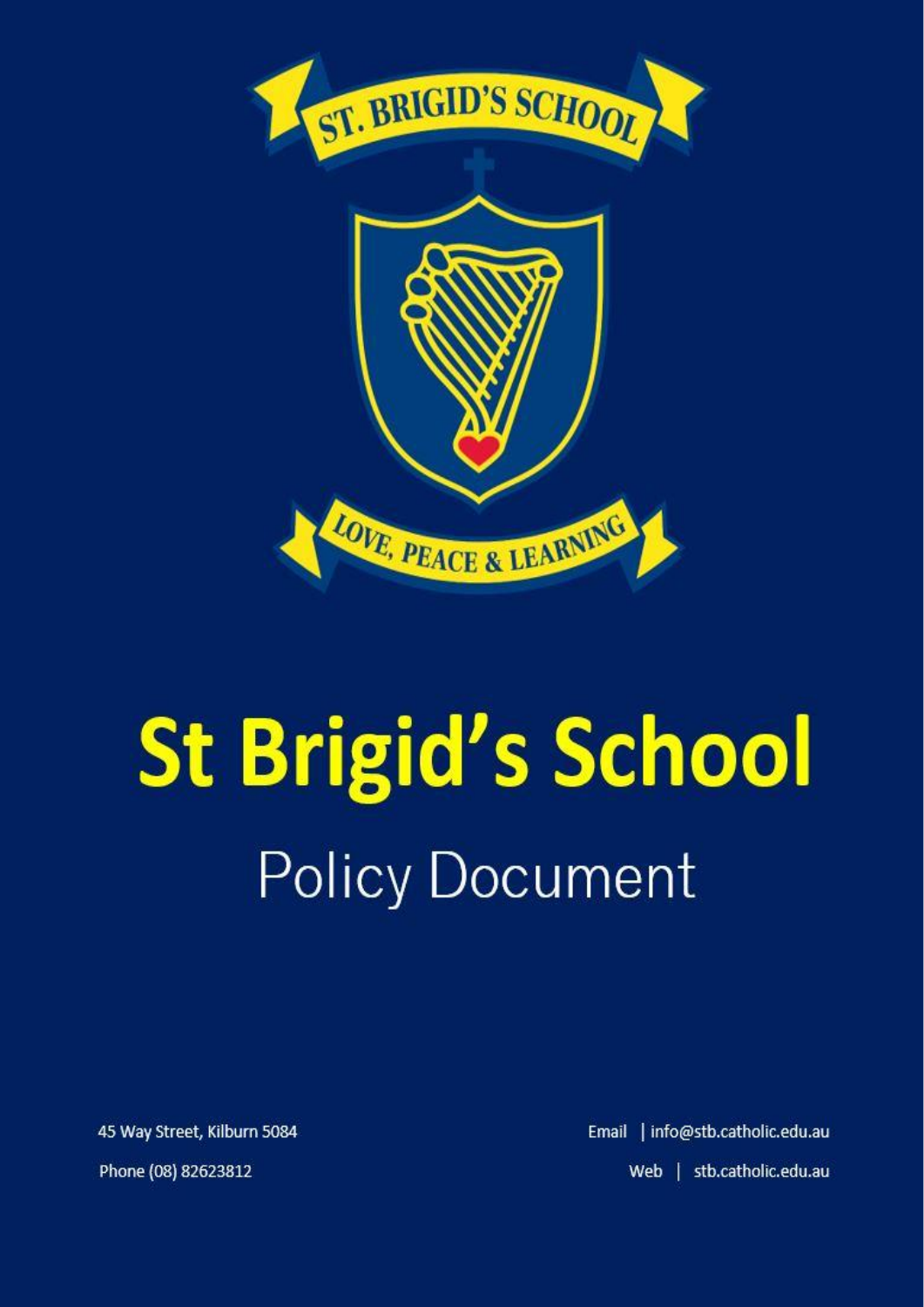# Child Protection Policy

#### 1.Purpose

The purpose of this Child Protection policy is to articulate what is required of staff employed at St Brigid's School to provide all students with a safe environment that ensures their care, wellbeing and protection from all forms of abuse, allows intervention on their behalf and works to empower each student.

### 2.Scope

This policy applies to St Brigid's School.

### 3.Policy

The school is committed to:

- $\overline{\bullet}$  Upholding the respect, uniqueness and dignity of each person
- $\bullet$  The prevention and treatment of child abuse requiring a multi-disciplinary response which is sensitive to cultural diversity and special needs
- $\ddot{\mathbf{z}}$  Children having the right to be safe and feel safe
- $\overline{\bullet}$  Cooperating with Government departments and human service organisations in the community
- $\bullet$  Treating people with sensitivity, dignity and respect who are involved in situations where abuse occurs or is suspected
- $\ddot{\mathbf{z}}$  Recognising the family as being primarily responsible for the care and protection of the children
- **E** Ensuring that the school meets the SACCS & CESA requirements through the provision and maintenance of student protection policy, practices, procedures and programs
- $\ddot{\mathbf{I}}$  Having a legal and moral responsibility to actively work to protect students, intervene on their behalf and work to empower them, by ensuring the principles of care and protection and safety are implemented
- $\mathbf{\Sigma}$  Fulfilling legal and moral responsibilities of mandated notification
- **E** Educating in the areas of Child Protection and Responding to Abuse and Neglect Procedures
- $\ddot{\mathbf{v}}$  Providing a protection and abuse prevention curriculum for students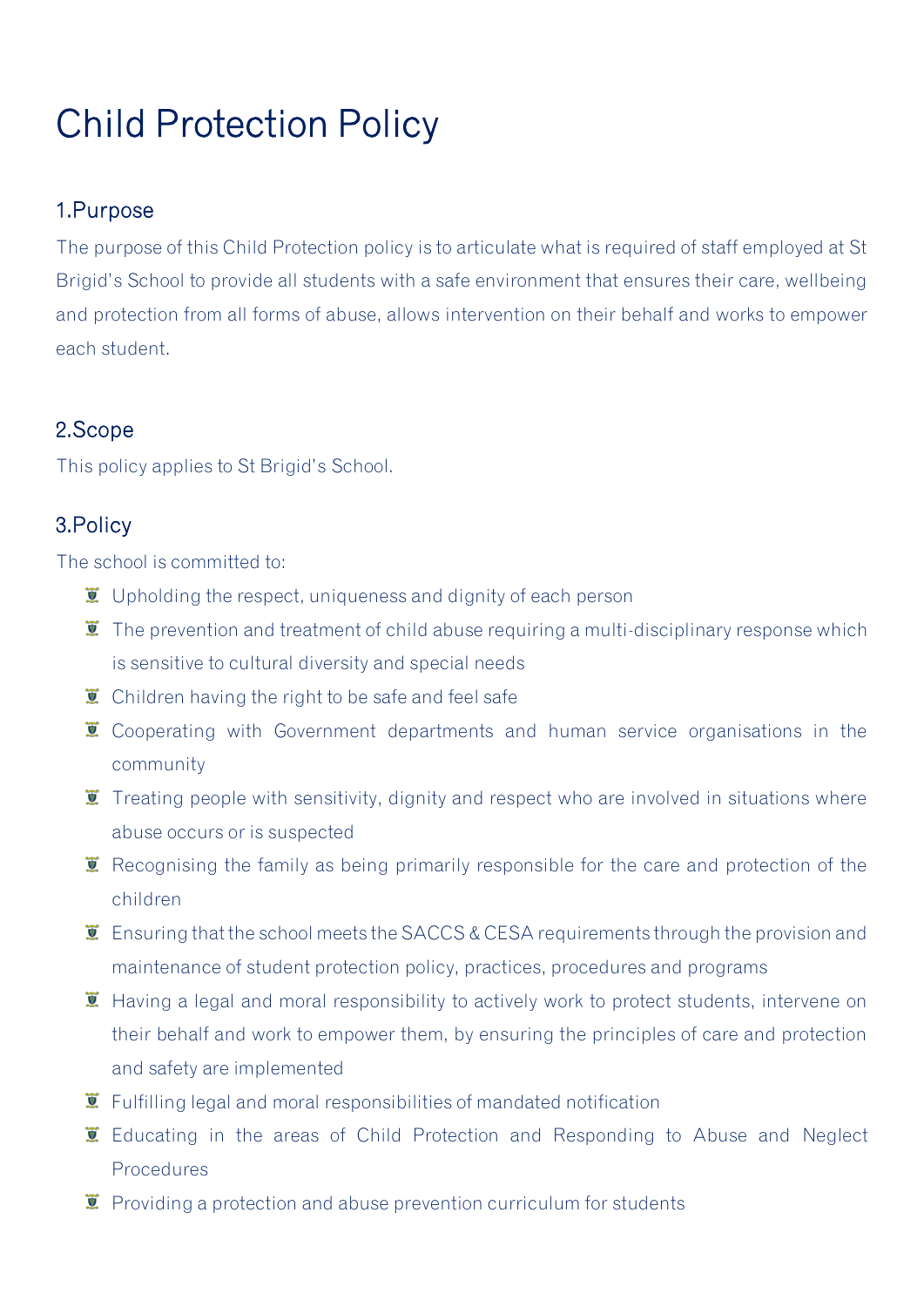$\overline{\bullet}$  Supporting and encouraging students to achieve confidence in their identity and develop their capabilities and strengths

#### 4.Definitions

Abuse and Neglect - Abuse or neglect, in relation to a child, means:

- $\bar{z}$  sexual abuse of the child; or
- $\bar{I}$  physical or emotional abuse of the child, or neglect of the child, to the extent that
	- i) the child has suffered, or is likely to suffer, physical or psychological injury detrimental to the child's wellbeing; or
	- ii) the child's physical or psychological development is in jeopardy and 'abused' or 'neglected' has a corresponding meaning.

(Section 6 (1) Children's Protection Act 1993)

Students – children that attend St Brigid's School.

Staff - employees of St Brigid's school.

Confidentiality - Refers to the restriction of discussion of a child's circumstances to those agencies and school personnel directly involved with helping the child.

Cultural diversity - Refers to the complex concept of culture and its many different manifestations within Australian society.

Mandated notification - Obligation by law to notify the South Australia Department for Child Protection of suspicions of child abuse and neglect. (Section 11 (7) and (2) Children  $\sim$  Protection Act 7993)

Multi-disciplinary - Government and non-government agencies involved in welfare, education, health and legal aspects of child abuse and protection.

Safe environment - A place where the adults take reasonable measures to ensure that: children are protected from harm where children know that adults will act on their behalf.

#### 5. Supporting Procedures or Policy Support Documents

This Policy is to be read in conjunction with, and is additional to, any relevant South Australian Commission for Catholic Schools (SACCS), school or CEO policy, procedure or support document. All Staff are required to comply with the provisions of any such documents, including the following:

 $\ddot{\bullet}$  Protective Practices for Staff and their Interactions with Students